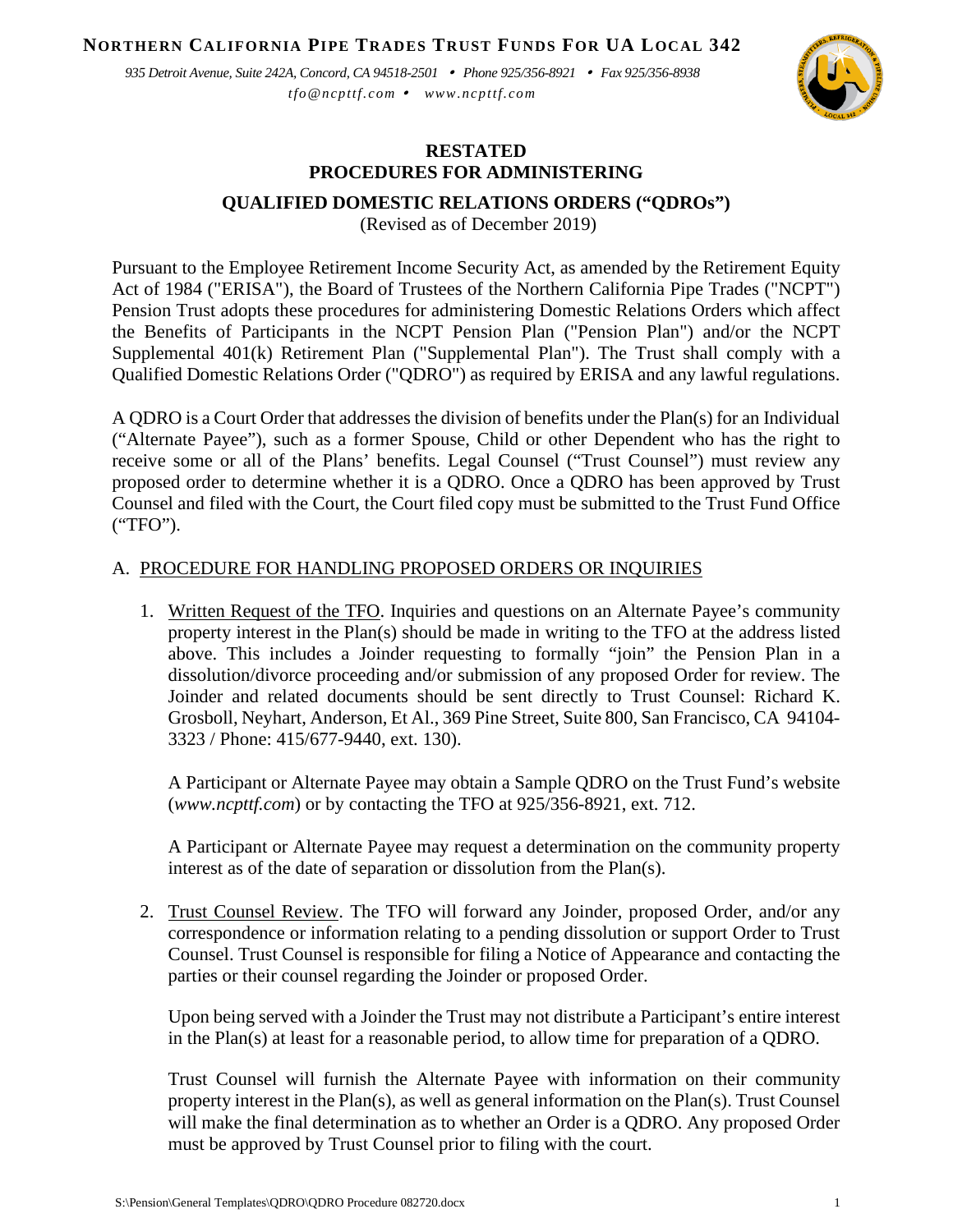3. Submission of a Court Filed Copy of Order. The Plans are not required to follow a proposed Order. The Plans will follow an Order which has been filed with the Court and signed by the Judge ("Final Order"). Thus, parties should submit a Final Order to Trust Counsel immediately after Court filing and approval.

### B. DETERMINING WHETHER AN ORDER IS A QUALIFIED ORDER

- 1. Qualified Domestic Relations Order. A Qualified Domestic Relations Order ("QDRO") is a Court judgment, decree, or Order (including approval of a property settlement agreement) that is made pursuant to a State's Domestic Relations Law and:
	- a. Relates to the payment of child support, alimony; or
	- b. Marital property rights to an Alternate Payee.

An Order is a QDRO:

- a. If it creates or recognizes the existence of an Alternate Payee's right to, or assigns to an Alternate Payee the right to, receive all or a portion of the benefits payable to a Participant under the Plan(s);
- b. If it specifies certain information as set forth in subsection 3 below; and
- c. If it does not alter the amount or form of Plan benefits.

# 2. Contents of a QDRO.

- a. Requirements for Both Plans. For an Order to be a QDRO it must clearly specify at least the following information:
	- 1) The correct name of the Trust ("Northern California Pipe Trades Pension Trust"); and
	- 2) The correct name of each Plan: "Northern California Pipe Trades Pension Plan" and the "Northern California Pipe Trades Supplemental 401(k) Retirement Plan"; and
	- 3) The name, Social Security Number, dates of birth, last known address of the Participant and each Alternate Payee covered by the Order, and, if applicable, the date of marriage and date of separation. The Social Security Number(s) and dates of birth may be provided in a separate letter or document for privacy reasons; and
	- 4) The Alternate Payee's amount or share (i.e., percentage or amount) of interest in the Participant's Plan(s) or a precise formula for determining such benefits; and
	- 5) The date payments to the Alternate Payee are to commence and, if applicable, terminate; and
	- 6) The Order must also specify that:
		- a) The Plans are not required to provide any type or form of benefit, or any option, not otherwise provided under the Plan; and
		- b) The Plans are not required to provide increased benefits (determined on the basis of actuarial value); and
		- c) The Plans are not required to make payments to an Alternate Payee that are required to be paid under another QDRO.
- b. Requirements for the Pension Plan. The Order should specify:
	- 1) The method of determining the Alternate Payee's community property or a specific amount; and
	- 2) The Alternate Payee may select any benefit option provided under the Plan; and
	- 3) The Alternate Payee shall have the right to designate Beneficiaries only to the extent that death benefits may be available under the form of benefit option elected for the Pension Plan. If the Alternate Payee elects a life annuity based on his/her lifetime, the benefits cease upon the later of the Alternate Payee's death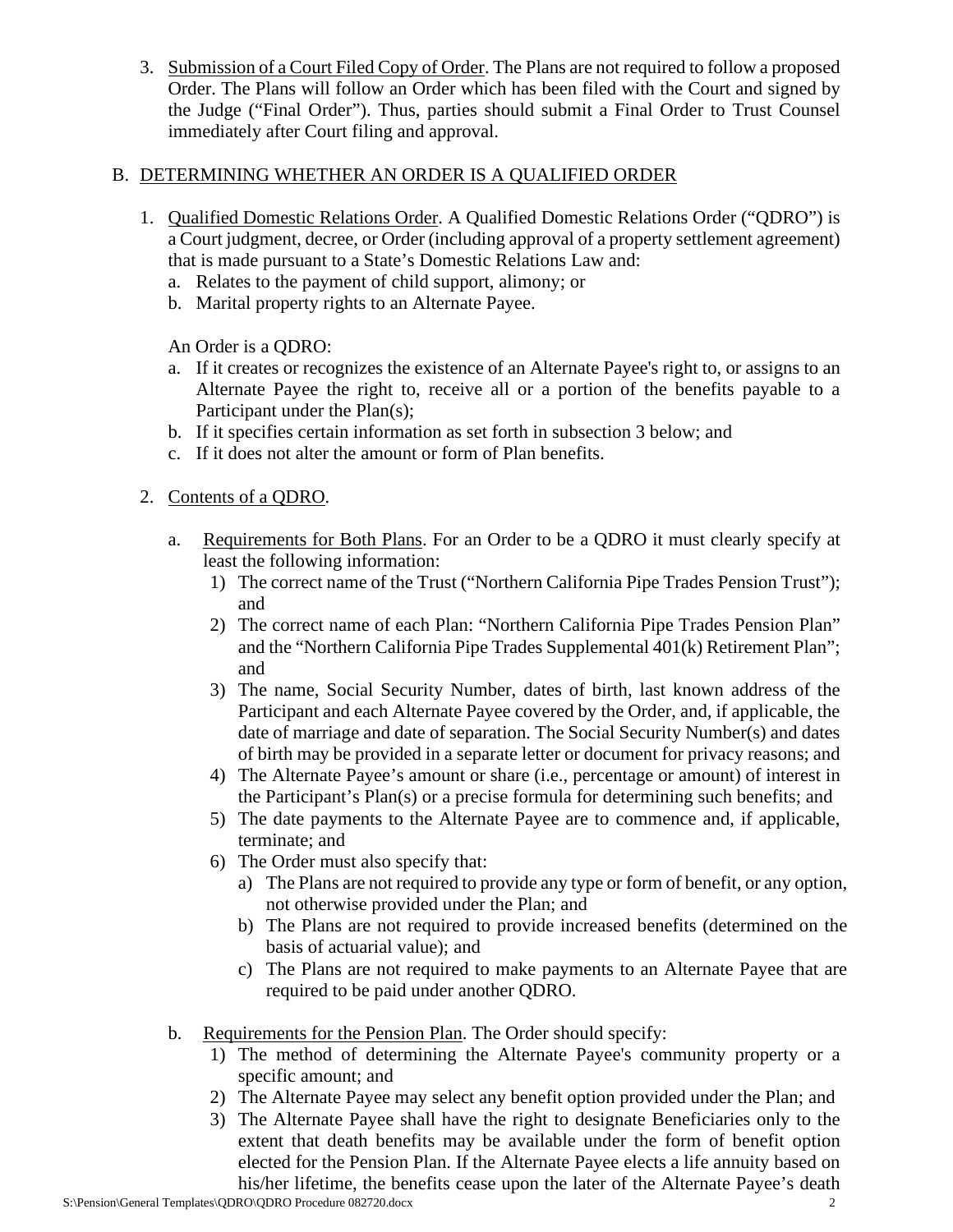or the guaranteed months of payments being made. If the Alternate Payee dies before the guaranteed months of payments have been made, the remaining payments shall be made to the Alternate Payee's designated Beneficiary. If no Beneficiary has been designated, payments shall be made to the Alternate Payee's children in equal shares (and if no children, then the next class of successive preference, in accordance with the Plan Document.

- c. Requirements for the Supplemental 401(k) Retirement Plan. The Order should specify:
	- 1) The method of determining the Alternate Payee's community property or a specific amount; and
	- 2) The Alternate Payee's share will be segregated and an account established in the Alternate Payee's name;
		- a) Once segregated, the Alternate Payee will be entitled to future earnings/losses and appreciation in the value of the assets minus any expenses and depreciation in value of the assets;
		- b) Once segregated, the Alternate Payee will have total control over the account established, including the right to designate Beneficiaries, to the extent allowed under Plan provisions; and
	- 3) The Participant will have total control over his/her remaining interest in the Plan and the Alternate Payee will not have any right to the Participant's portion, including as a future Beneficiary before or after the Participant's death (unless the Participant subsequently designates the Alternate Payee as a Beneficiary); and
	- 4) The Plan's \$500 QDRO administration fee shall be paid equally between the parties. Such amount (\$250) will be deducted from each person's Individual Account balance.
- d. Optional Provisions. Although not specifically required by ERISA, the Order may contain the following provisions:
	- 1) Distribution Even if the Participant is Working.
		- a) Pension Plan: The Order may provide that the Alternate Payee is entitled to receive their community property of the Participant's Pension Plan benefits as of the Participant's earliest eligible Date of Retirement.
		- b) Supplemental 401(k) Retirement Plan: If the parties reach an agreement, the Order may provide that the Alternate Payee receives their community property of the Participant's Individual Account with the NCPT Supplemental 401(k) Retirement Plan prior to attainment of the Participant's eligibility for benefits under that Plan.
	- 2) Disability Pension Plan. Disability benefits that commence prior to early retirement age are not subject to division, unless specified in a Court Order.
	- 3) Surviving Spouse Pension Plan. If the Participant dies before retirement, the Alternate Payee is to be considered the Surviving Spouse for purposes of the Pre-Retirement Survivor Annuity or any death benefits, but only to the extent of the community property as provided in the Order.
- 3. Escrow for Determination Period Supplemental 401(k) Retirement Plan. This section is included to comply with specific provisions of ERISA. However, usually segregation of an Alternate Payee's interest in an escrow account is not necessary because the Trust's QDRO determination is completed in a timely manner.